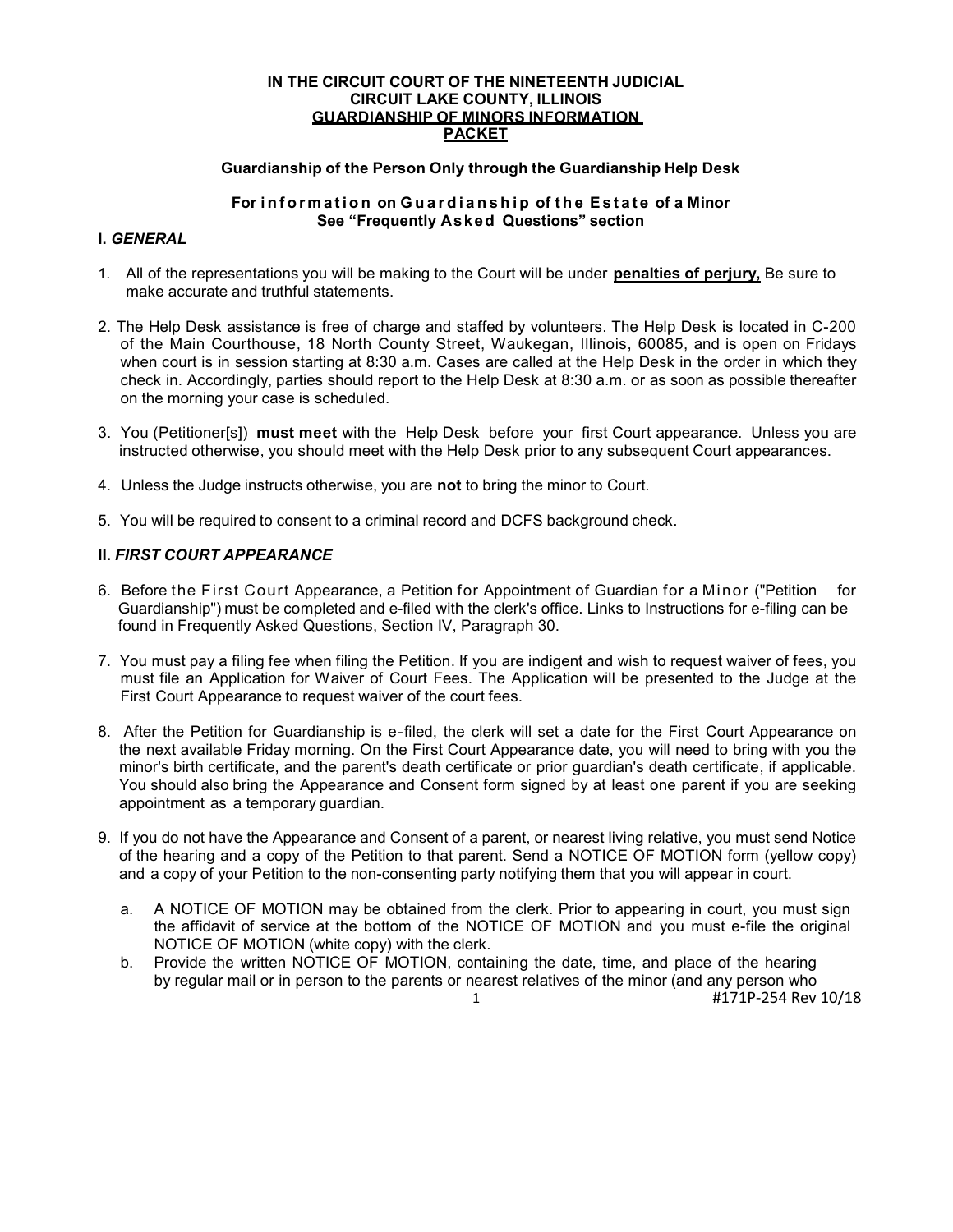has legal custody or guardianship of the minor) at least four (4) days before the day of the hearing.

- c. If the parents can't be located, you must show the last known address of the missing parent and send notice to that parent at the last known address.
- 10. The nearest relatives of an unmarried minor are the parents and adult brothers/sisters of the minor. If there are no living parents or adult siblings of the minor then the next nearest adult relatives such as grandparents, uncles, and aunts are considered the nearest relatives.
- 11. You should report to the Help Desk by 8:30 a.m. on your first court date. The Help Desk volunteers will assist you with the completion of the necessary forms to present to the Judge. Once the forms are completed, you will be instructed to go to Courtroom 201.
- 12. You may request an order giving you the authority to obtain a birth/death certificate. (NOTE: the minor's birth certificate in all cases and the death certificate for any deceased parent of the minor is necessary.)
- 13. If after a diligent search you cannot locate one or more of the living parents of the minor, the Court may authorize the service of the Petition on the parent(s) by publication. The necessary forms will be completed at the Help Desk but you, the Petitioner, must deliver them to the newspaper and pay any publication fees.
- 14. If it is necessary to establish the guardianship immediately (such as, for example, to enroll the minor in school), you may request a temporary guardianship that will expire in a short period of time.
- 15. Check to be sure the minor's name is on the list of cases to be heard. If it is not, tell the courtroom clerk. When your case is called, step up to the bench. The Judge will review the documents and may have some additional questions for you. If temporary guardianship is granted, you will receive Temporary Letters of Office that will allow you to act on behalf of the minor.
- 16. After the hearing, if the court has agreed to appoint you as the minor's guardian, the Probate clerk will send you Letters of Office that you may take to school or to anyone who needs to know you have authority to act for the minor.
- 17. The case will be assigned a second court appearance date for the return of the criminal background and DCFS checks, and to receive the notices, publications and birth/death certificates and other forms not presented on the first hearing date.

# III. SECOND COURT APPEARANCE

- 18. You must bring all of the completed documents noted on the Order for Temporary Guardianship to the second court appearance. If you do not have all completed documents by the second court appearance you must still appear on the date and time scheduled for the second court appearance.
- 19. Failure to complete the publication or a missing document will result in a third court appearance.
- 20. You should report again to the Guardianship Help Desk by 8:30 a.m. on the second court appearance date listed on your temporary order.
- 21. When your case is called, step up to the bench. The Judge will review the documents and may have some additional questions for you. The Judge will then sign the Order Appointing Guardian and you will receive copies of all of your paperwork from the Clerk.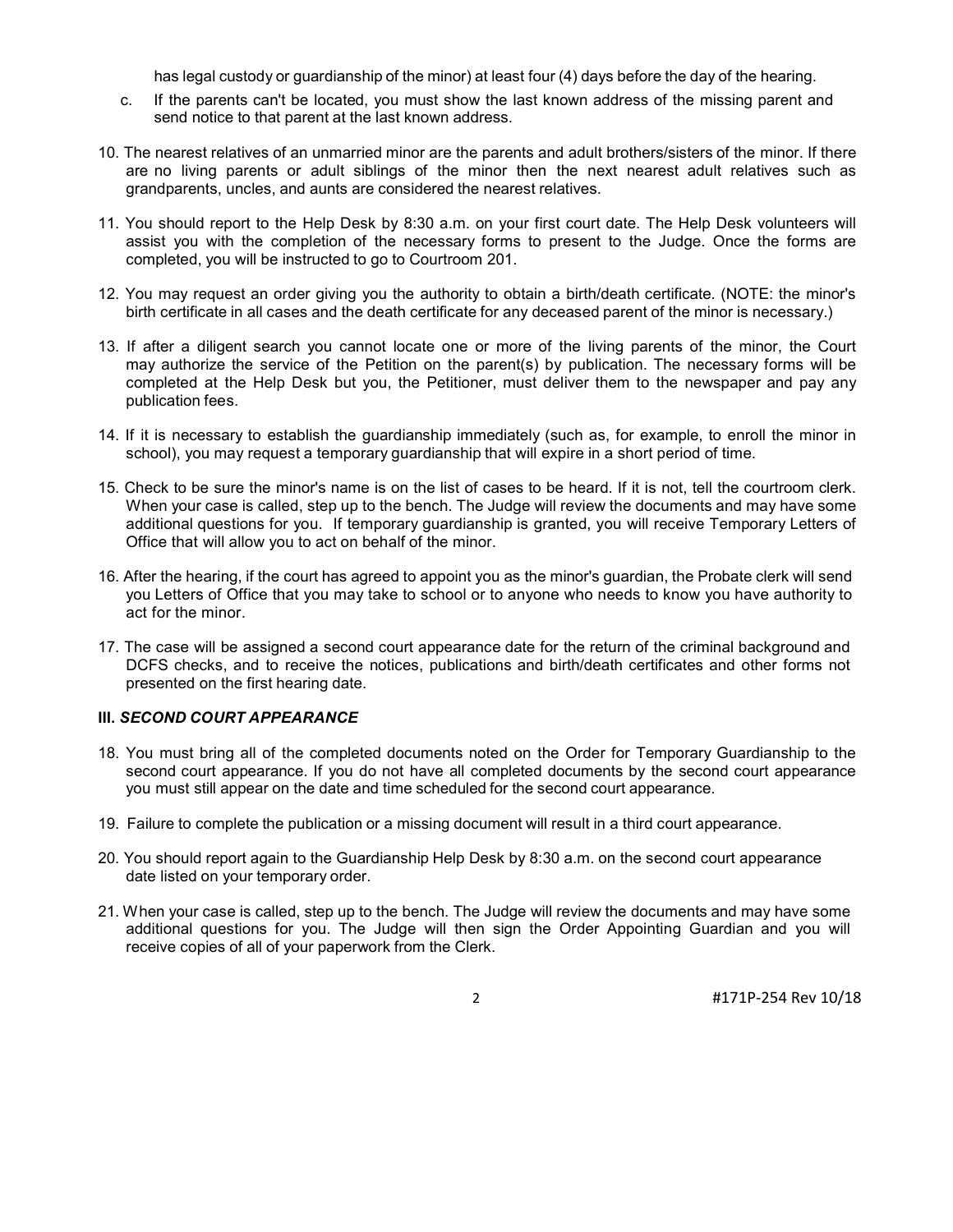22. You will receive a document titled "Letters of Office" from the Clerk's office after your final court appearance. You must show this document when exercising your authority as a Guardian.

# IV. FREQUENTLY ASKED QUESTIONS

- 23. When does a minor need a guardian? A minor needs a guardian of his/her person in the following circumstances:
	- a. When the minor has no living parents or; the parents can't be found or; the parents are unable or unwilling to care for the minor;
	- b. When the minor's parents want him/her to live with a relative or other adult. NOTE: Check with the local school district for their requirements.

A minor needs a guardian of his/her estate when he/she has, or is about to receive, any money or property with a value of at least \$10,000 (such as from insurance, inheritance or, from the settlement of a personal injury case).

- 24. Who can be a quardian? To be the quardian of a minor's person you must be: a) at least 18 years of age; b) a United States citizen; c) of sound mind and under no legal disability; and d) not a convicted felon.
- 25. What is a Surety Bond and do I need one? No, if you are only Guardian of the Person of the minor. Yes, if you are named the Guardian of the Estate of the minor. The bond must be approved by the court.

As a Guardian of the Estate you give your personal bond that you will responsibly manage the minor's estate in accordance with the allowed statutory investments. A surety is required to insure against mismanagement, theft or personal estate. A surety company will charge the estate an annual premium like a premium on an insurance policy.

Surety on the bond may be excused if the money in the estate is deposited in:

- a. a trust with a trust company or;
- b. a government insured bank account in a bank, savings & loan or credit union, subject to withdrawal only by court order or;
- c. United States obligations deposited for safekeeping in an approved depository, subject to withdrawal only by court order.

A Certificate of Depository form, available from the Probate clerk, may be signed by the bank or trust officer verifying the money may be withdrawn only by court order and filed with the Court. If the Certificate of Depository is filed with the Circuit Clerk, the Judge will waive the requirement to file a Surety Bond.

### 26. What are the guardian's duties?

A Guardian of a Person must make arrangements for the minor's care, comfort, health, and education consenting to any medical care or treatment the minor may need. The court may require a guardian to make a report to the court periodically about the minor's mental, physical, and social condition; his current living arrangements; and any medical, educational or other professional services the minor has received.

A Guardian of the Estate must care for, manage, and invest the ward's estate and spend what money is needed for the ward's comfort, support, and education. The guardian of the estate is required to file certain documents. These are: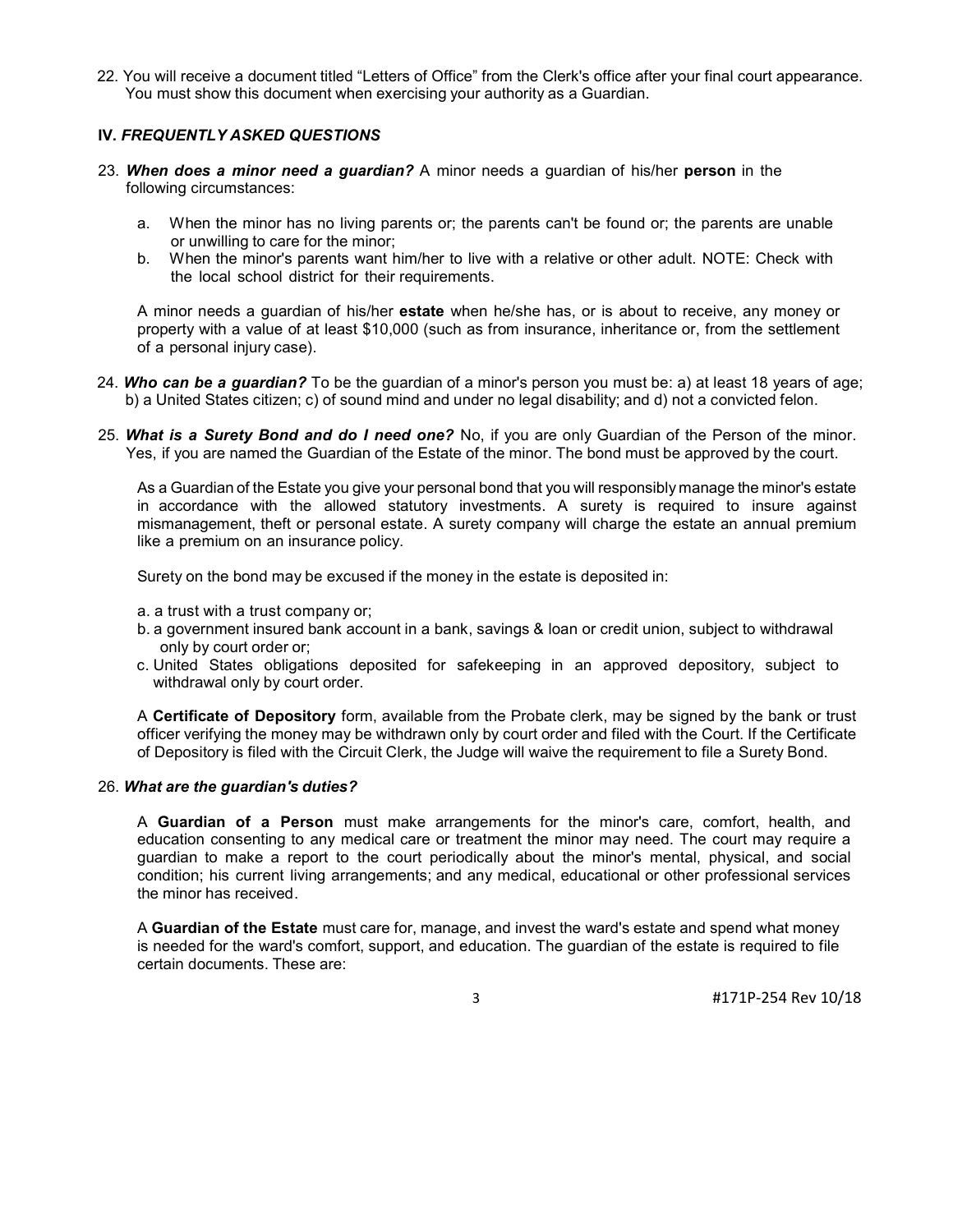- a. INVENTORY A guardian must file an inventory with the Court within 60 days after the guardian is appointed, listing all of the minor's assets. The requirement for filing an inventory is excused if all of the minor's money has been deposited in an account subject to withdrawal only by court order.
- b. CERTIFICATE OF DEPOSITORY If money is deposited in an account subject to withdrawal only by court order, you must file a receipt from the bank with the clerk. The receipt is called a Certificate of Depository.
- c. WITHDRAWAL OF MINOR'S FUNDS If the ward's money is deposited in a government-insured account subject to withdrawal only by court order, you must file a petition to withdraw money for the minor's needs. You will need to provide the Judge the receipts, estimates or other back-up documentation of the expenses you wish to pay for from the minor's funds. Remember, parents have the primary responsibility for the care and support of their children. You may need to provide the Judge with an Affidavit of your income and expenses when requesting funds from the minor's account.
- d. ANNUAL ACCOUNTS You must file an account with the court yearly, showing all money received and spent as well as the cash remaining on hand at the end of the accounting period. You must appear in court and have the accounting approved by the Judge. Call the Probate clerk to get a court date for approval when your account is ready. (The requirement for filing an account is excused if all of the minor's money has been deposited in an account subject to withdrawal only by court order.) There is a filing fee which must be paid when filing an annual account. There is no filing fee for filing a final account.
- e. SETTLEMENT OF A CLAIM FOR PERSONAL INJURIES A guardian must obtain the approval of the court to settle a personal injury claim of a minor by filing a petition with the court. A report from the attending physician stating the nature and extent of the injury must be filed with the petition. The minor must appear in court on the hearing date. The court may appoint an independent attorney to investigate the settlement and report back to the court.

### 27. What happens if I die, resign, or can no longer be guardian?

A petition to appoint a new guardian may be filed without payment of a new filing fee or opening a new case. Notice or consent is required in the same manner as when the original petition for guardianship was filed. If a guardian of the person of a minor resigns and there is no parent or any other qualified adult able or willing to be appointed as the new guardian, the minor may have to be placed in foster care under the supervision of the Illinois Department of Children & Family Services (I.D.C.F.S.).

### 28. What happens when the minor turns 18 years old?

When the minor turns 18, the **guardianship of the person** ends, and the guardian's Letters of Office are revoked.

If there is a guardian of the minor's estate, the guardian must file a final account with the Court and obtain court approval before he/she can be discharged. Unless excused by the Court, the minor must appear in court to approve the final account.

If you do not do what you are supposed to do, any person can petition to have you removed as guardian, or the Judge can remove you. The minor may sue the guardian for repayment of any misspent money.

### 29. What if the parent(s) want to terminate the guardianship or a new guardian is needed?